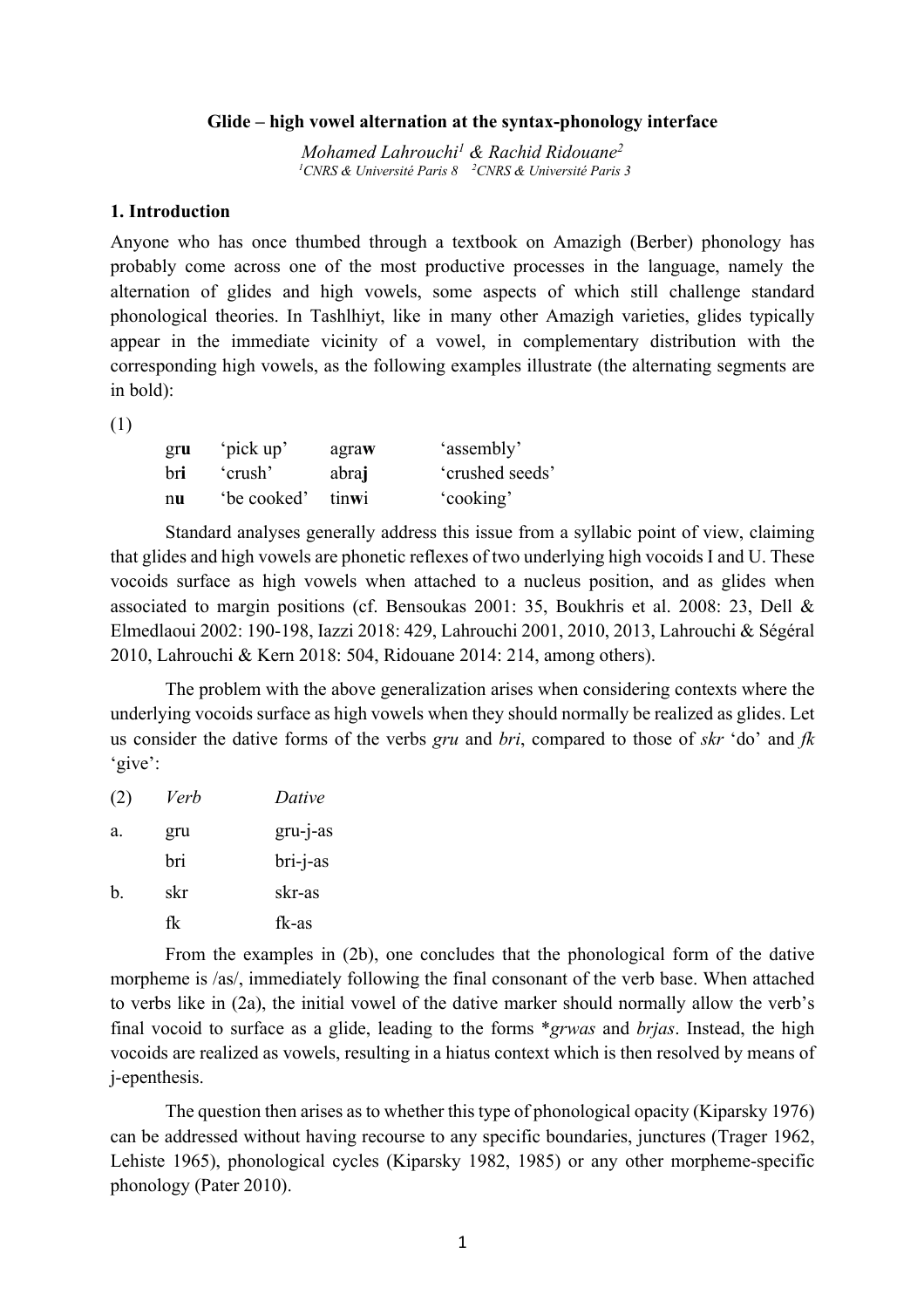The key to understanding this phenomenon lies, we argue, in the morpho-syntactic structure of the forms at stake. In line with recent works at the syntax – phonology interface (cf. Marvin 2002, Marantz 2007, Newell & Pigott 2014, Samuels 2010, among others), we claim that the behavior of the high vocoids in the forms of the type in (1) and (2) is the result of the application of spell-out and phase impenetrability condition (Chomsky 2001) at different levels in the syntactic structure. In particular, we show that vP corresponds to a phase where I and U are spelled-out as high vowels before the dative enclitic  $/-\text{as}/\text{is}$  added. The hiatus is then resolved by means of *j*-epenthesis, leading to *grujas* and *brijas*. In *agraw* and *abraj*, U and I surface as glides since they belong to the same phase (nP) as the neighboring vowel /a/.

External evidence in favor of this analysis will be drawn from the phenomenon of emphasis spread. It will be shown that the emphatic coronals spread their feature to the neighboring segments within the vP and nP domains. That is, verbal and nominal bases containing an emphatic consonant will be entirely emphaticized, to the exclusion of their suffixes which will remain unaffected.

The paper is structured as follows. Section 2 presents the data more fully, and illustrates the set of alternations just outlined. It also explains how the standard syllabic approach to theses alternations remains valid, provided that extra-phonological information is taken into account. The examples in this paper are all from the Tashlhiyt variety, but the facts are similar in other Amazigh varieties (cf. Destaing 1920, Basset 1952, Appelgate 1970, Guerssel 1986, Kossmann & Stroomer 1997: 467, Iazzi 2018: 429, among others). Section 3 provides the theoretical background necessary to understanding the proposed analysis. Our phase-based analysis is presented in section 4. Section 5 provides another piece of evidence in favor of our analysis: It will be shown that emphasis spreads within the domains of nP and vP, exactly where glides alternate with high vowels. Section 6 concludes the paper.

#### **2. Glide vs. high vowels: features, representations and alternations**

### **2.1 Amazigh phonemic system: an outline**

Tashlhiyt, like almost all other Amazigh varieties, has a simple vocalic system with three phonemic vowels /i, a, u/, and a central short vowel, generally referred as to schwa [ə], whose phonological status is highly controversial. According to many scholars (Dell & Elmedlaoui 2002, Ridouane 2008, among others), this short vowel found in certain consonant clusters is a mere transitional vocoid that has no syllabic status (*contra*. Coleman 1996, 1999, 2001, and Puech & Louali 1999).

As to consonants, Tashlhiyt has 35 phonemic units (including the glides  $(i, w)$ , each of which has a geminate counterpart. Although the phonemic status of the two glides is clearly established, as they contrast underlyingly with high vowels (e.g. *rwl* 'escape' / *ruħ* 'go away', *rˤmi* 'be tired' / *rwi* 'soil') and like any other consonant they undergo imperfective gemination (e.g. *lkkm* 'arrive.imperf' / *rwwi* 'soil.imperf'), they very often appear in complementary distribution with the corresponding high vowels (further discussion and data in section 2.3). This fact has led many linguists to claim that both glides and high vowels are merely phonetic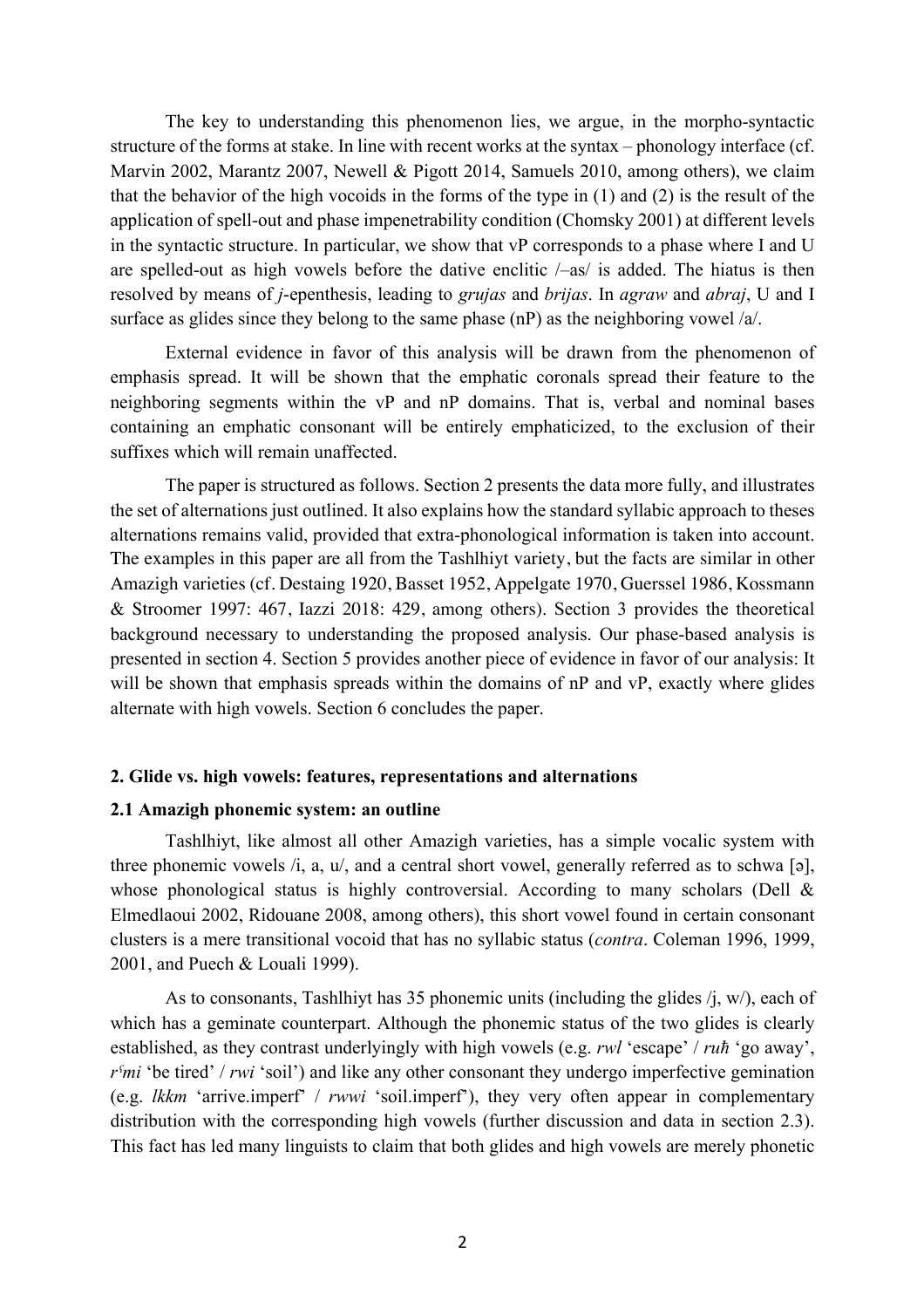reflexes of the same underlying segments, whose syllabic representations can easily account for their surface realization.

## **2.2 Glides vs. high vowels: features and representations**

Glides, also termed semi-consonants or semi-vowels, have been largely documented in the literature, from both empirical and theoretical points of view. Their behavior has constantly posed a problem to phonological theory. On the one hand, they closely interact with vowels, alternating with them in various well-defined contexts, not only in the language under scrutiny, but also in many other typologically unrelated languages (see Rosenthal 1994, Padgett 2008, and Levi 2011). On the other hand, they behave as consonants, underlyingly contrasting with vowels.

With the advent of syllable theory, many phonologists have proposed that the difference between vowels and glides can be derived directly from syllable structure (cf. Clements & Keyser, 1983, Kaye & Lowenstamm 1984, Levin, 1985, Selkirk, 1982, 1984), thus making redundant the standard SPE featural distinctions: [±vocalic], [±consonantal], [±syllabic] (Chomsky & Halle 1968: 303, 354), and [±approximant] (Clements 1990: 293). That is, vowels appear in the syllable nucleus, whereas glides attach to coda and onset positions. In this respect, Kaye & Lowenstamm (1984: 130-138) claimed that in French, the high vocoids /U/ and /I/ are realized as vowels in verbs like *loue* 'rent.IMPERATIVE.SG' and *lie* 'tie.IMPERATIVE.SG', and as glides in the corresponding infinitive forms *louer* and *lier*. This is illustrated in the representations in (3).



The underlying segments /U, I/ behave as syllabic in (3a), while they form part of a complex onset in (3b). Their position in the syllable structure allows assigning them a phonetic interpretation, without the mediation of any specific feature. The same reasoning underlies the representation of alternating glides and high vowels in Amazigh, as it will be shown in the next section.

## **2.3 Glide – high vowel alternations in Amazigh**

This section provides the empirical basis for the generalizations briefly introduced in the previous sections, through a closer, fuller examination of the glide-high vowel alternations in Tashlhiyt.

## **2.3.1 Contexts of alternation**

The paradigm in (4) elaborates on (1) above. It shows the structural environments where high vowels alternate with glides.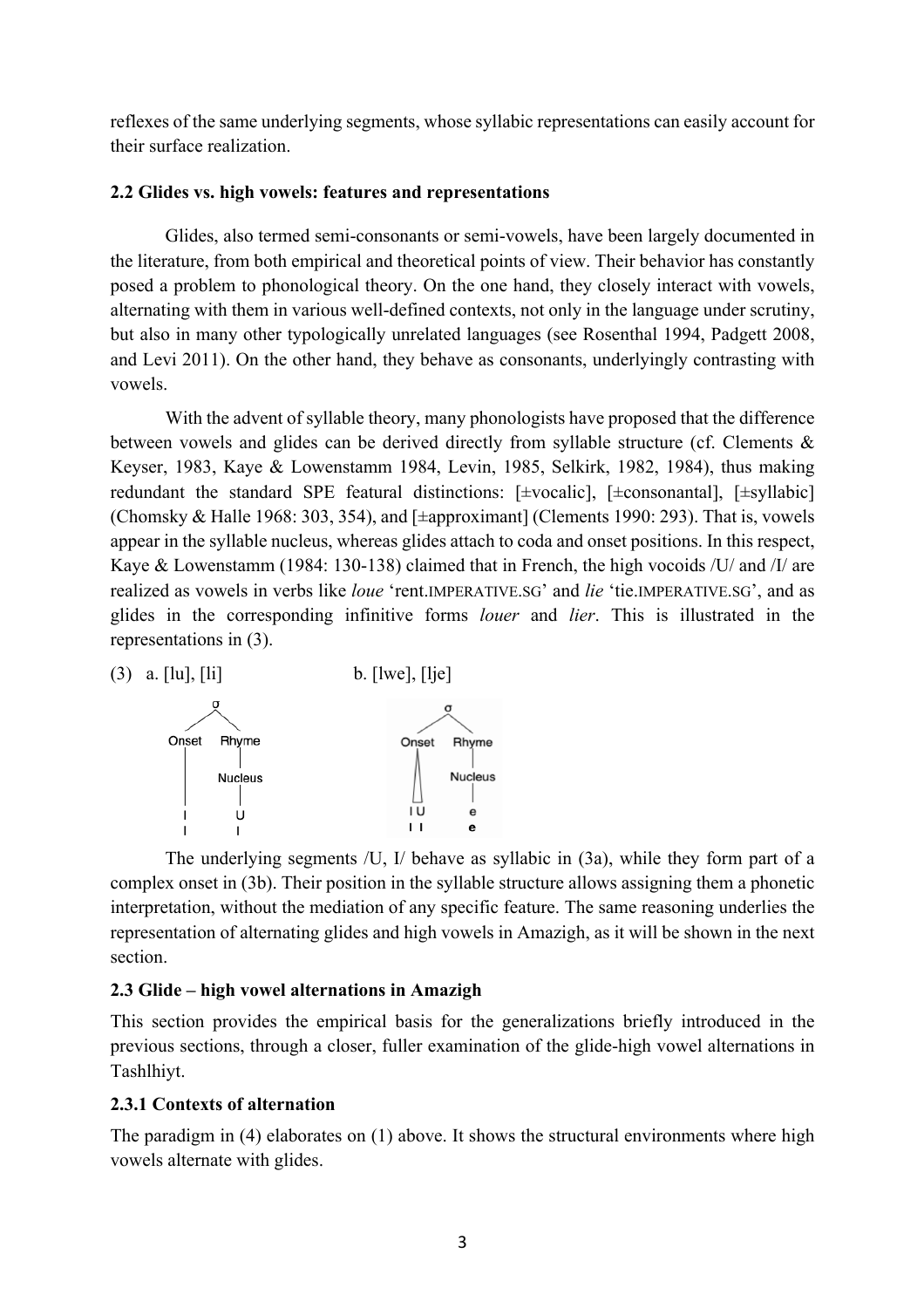| (4)            | Verb   |                 | Noun      |                 |
|----------------|--------|-----------------|-----------|-----------------|
| a.             | gru    | 'pick up'       | agraw     | 'assembly'      |
|                | xlu    | 'destroy'       | amxlaw    | 'madman'        |
|                | aru    | 'give birth to' | arraw     | 'child'         |
|                | nu     | 'be cooked'     | tinwi     | 'cooking'       |
| $\mathbf{b}$ . | bri    | 'crush'         | abraj     | 'crushed seeds' |
|                | sti    | 'sort'          | astaj     | 'sorting'       |
|                | fsi    | 'untie'         | afssaj    | 'untying'       |
|                | ngi    | 'overflow'      | angaj     | 'overflowing'   |
|                | mlilli | 'feel dizzy'    | timlillaj | 'dizziness'     |

Each pair in these examples clearly shows how the verb's final vowel turns into a glide when for morphological reasons a vowel appears in its immediate vicinity: this is especially the case for the infix -a-, which is inserted after the stem's second consonant (and which is similarly found in derivations like *sʁr* 'to dry' > *asʁar* 'wood, tree', *frs* 'be sharp' > *afras* 'sharpening'). This infix allows [u] to change into [w] (4a) and [i] into [j] (4b). The affixal vowel can also appear after the target segment, like in the nominal form *tinwi* where [i] turns the stem's final [u] into  $[w]$ .

Similar alternations are found in plural nouns, as shown in the examples in (5).

| (5) | SG    | PL.     |         |  |  |
|-----|-------|---------|---------|--|--|
|     | iflu  | iflwan  | 'plank' |  |  |
|     | ikru  | ikrwan  | 'kid'   |  |  |
|     | amdlu | imdlawn | 'cloud' |  |  |

The plural suffix -an (also found in forms like *ifrg-an* 'enclosure' (< SG *ifrg*) and *ifr-an* 'caves' (< SG *ifri*)) is responsible for the semi-vocalization of final [u] of the singular form. Many other formations exhibit similar patterns in Amazigh, including the construct state forms whose vowel marker [u-] alternates with [w-] (e.g. u-frux 'boy.CS' vs. w-adgal 'widower.CS'; cf. Dell & Elmedlaoui 2002, Lahrouchi 2010, 2013, among others) and the perfective forms where the 3MS marker [i–] alternates with [j–] (e.g. i-skr 'he did' vs. j-ukr 'he stole'). The focus on the forms of the type in (4) and (5) will become more evident when analyzing their datives and demonstratives, whose final high vowels resist alternation. The basic rule underlying all of the examples examined so far is the avoidance of any hiatus context: semi-vocalization is one of these strategies that Amazigh utilizes in this respect.<sup>1</sup>

Many Amazigh phonologists have analyzed these alternating segments as variants of the same underlying segments, whose realizations are fully derivable from their position in the syllable structure, (cf. Dell & Elmedlaoui 1985, 2002, Bensouskas 1994, 2001, Lahrouchi 2001, 2013, Lahrouchi & Ségéral 2010, Soutsane 2008, Ridouane 2014, among others). In line with standard approaches to syllable structure (cf. Pike & Pike 1947, Levin 1985, and Blevins 1995; see also Bosch 2011, Goldsmith 2011, and Scheer 2015 for detailed reviews of the relevant

 $<sup>1</sup>$  In Amazigh, hiatus may also be resolved by means of j-epenthesis, a fact we will be highlighting in subsequent</sup> sections (e.g. *fk-as* 'give him' vs. ini-**j-as** 'tell him') or by deletion of one of the vowels in contact (e.g. afus-**inu** 'my hand' vs. tasa-**nu** 'my liver, my dear', azˤrˤu (SG) vs. izˤrˤ-an (PL) 'stone', itri (SG) vs. itr-an (PL) 'star'). The reader is referred to Boukous (1979, 2009) and Iazzi (2018: 459) for further details and analysis.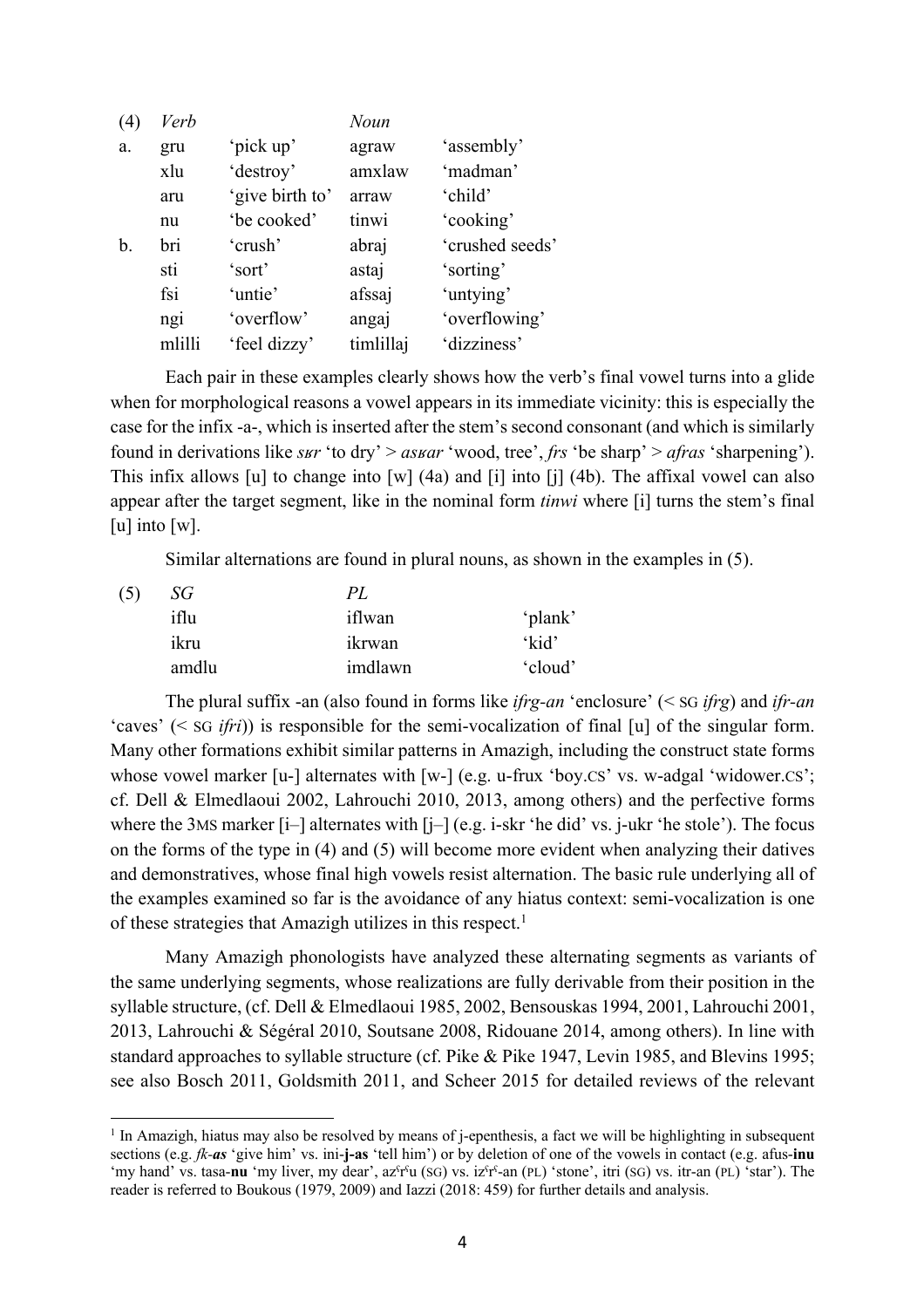literature), the representation of the verb *gru* 'pick up' and its nominal form *agraw* 'assembly' is shown in (6).

(6)



A thorough discussion of the above syllabic representations and the ability for any segment to be syllabic in Tashlhiyt would take us beyond the scope of this paper (cf. Dell & Elmedlaoui 1985, 2002, Boukous 1987, and Lahrouchi 2018). We simply draw the reader's attention to the syllabic positions where the vocoid /U/ appears: When attached to a nucleus position, the vocoid is realized as a high vowel (6a), while it surfaces as a glide when associated to a margin position (6b). Similar representations hold for the vocoid /I/ in words like *bri* 'crush' and *abraj* 'crushed seeds'. The reader is also referred to Dell & Elmedlaoui (2002: 198) for similar syllabic representations of the high vocoids /I/ and /U/ in words like *t-suj* 'she let pass' and *t-zwi* 'she beat down'.

The syllabic approach entirely accounts for the high vowel-glide alternations that occur within a specific domain, which the present study aims to define in a principled way. The following section turns to cases where the so far called 'alternating high vowels' cease to undergo alternation.

### **2.3.2 Lack of alternation**

One striking context in which the high vowels of the forms in (4) resist alternation arises with the dative and  $3<sup>rd</sup>$  person object suffix  $/-\text{as}/\text{.}$  This is shown in the following examples.

|    | Verb                   |           | Dative          |                         |
|----|------------------------|-----------|-----------------|-------------------------|
| a. | gru                    | 'pick up' | $gru-i-as$      | 'pick to him/her'       |
|    | xlu                    | 'destroy' | xlu-j-as        | 'destroy for him/her'   |
|    | kru                    | 'rent'    | kru-j-as        | 'rent him/her'          |
|    | zru                    | 'delouse' | zru-j-as        | 'delouse him/her'       |
| b. | bri                    | 'crush'   | bri-j-as        | 'crush to him/her'      |
|    | sti                    | 'sort'    | sti-j-as        | 'chose for him/her'     |
|    | fsi                    | 'untie'   | $fsi-i-as$      | 'untie him/her'         |
|    | $z^{s}$ <sup>s</sup> i | 'isolate' | $z^{f}[f]-i-as$ | 'put aside for him/her' |

Unlike in (4), the verbs final vowels resist gliding even though they are immediately followed by a vowel initial suffix. In such a context, the high vowels should normally surface as glides, leading to the dative forms \**grwas* and \**brjas*, to take but two examples. Instead, a glide [j] is inserted in order to avoid hiatus.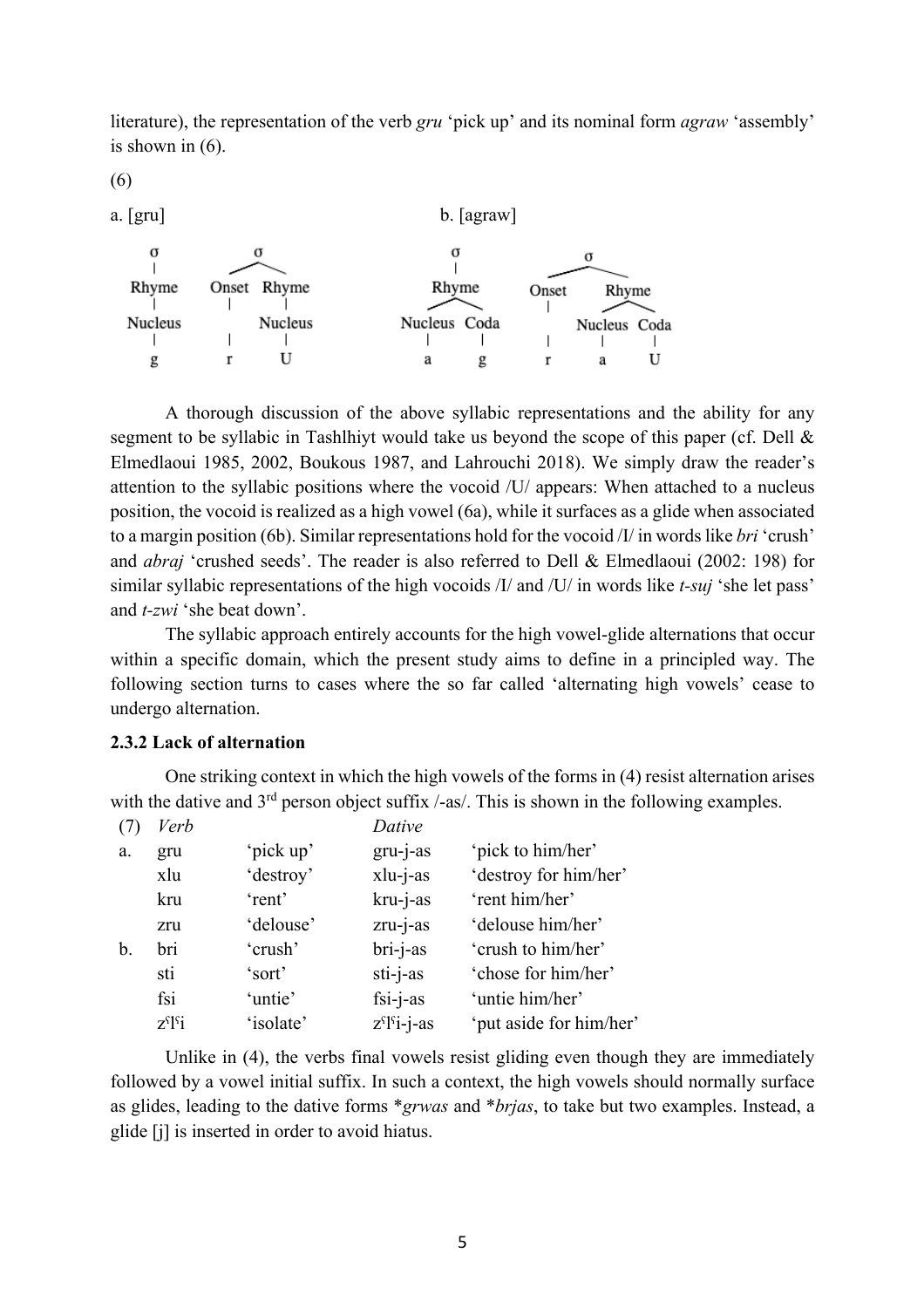The same phenomenon takes place in the nominal forms of the type in (5). The high vowels of their singular forms resist alternation when immediately preceding the demonstrative enclitic /-ad/, as shown in (8).

| (8) | <b>Noun</b> |         | $Noun+Denonstrative$ |              |
|-----|-------------|---------|----------------------|--------------|
|     | iflu        | 'plank' | $iflu-i-ad$          | 'this plank' |
|     | ikru        | 'kid'   | ikru-j-ad            | 'this kid'   |
|     | amdlu       | 'cloud' | amdlu-j-ad           | 'this cloud' |

Based on similar facts in Tamazight, Guerssel (1986: 03) claimed that the difference observed between non-alternating high vowels as in *t-uri* 'she wrote' vs. *t-uri-j-ax* 'she wrote us' (not \**turjax*), and *t-essu* 'she made a bed' vs. *t-essu-j-ax* 'she made us a bed' (not \**tesswax*) and alternating ones like in *i-ru* 'he cried' vs. *aha j-ru* 'then he cried' receives "a natural explanation if a phonemic distinction between glides and high vowels is established."

This has been proposed in the case of Tamazight. The data under scrutiny hardly fit into such an analysis for the very simple reason that the final high vowels in (7) and (8) actually undergo alternation within the stem domain, as shown previously in the examples in (4) and (5). They resist alternation only when followed by certain vowel initial suffixes, such as the dative -*as* and the demonstrative -*ad*. While keeping a syllabic approach to these alternations, we will call on those formal mechanisms which integrate extra-phonological information capable of explaining why alternating segments cease to do so beyond a certain domain. Cyclic derivation at the interface between syntax and phonology, nowadays referred as to "phases", is one such device which better accounts for these paradoxical cases where the same underlying segments may or may not undergo alternation. Before expanding on this issue, we provide some theoretical background necessary to understanding our analysis.

#### **3. Boundaries, phases and spell-out: The basics**

#### **3.1 Grammatical carriers in phonology**

One undeniable property which characterizes the contexts in which alternating high vowels cease to do so is that they contain a boundary between the stem and the enclitic (dative -as and demonstrative -ad). The question is what the exact nature of these boundaries is and how they affect the phonological interpretation of sound strings. Do they carry any morphosyntactic information which impacts phonology?

Many studies have long been investigating various phenomena whereby automatic phonological processes fail to occur when they come up against a certain type of boundaries. Back in the 1960's, structuralist phonologists (cf. Kager 1962, and Lehiste 1965) drew a distinction between phonemes as basic units of phonological analysis and juncture phonemes as carriers of grammatical information in phonology. Generative phonologists resorted to similar objects, including classical SPE types of diacritics (# and the like) and prosodic constituents (ω, φ and the like), as means by which phonologically relevant domains are delimited. These so-called representational ways of implementing morphosyntactic information in phonology are distinguished from derivational solutions, successively known as transformational cycles (Chomsky 1966), phonological cycles, levels or strata (Mascaró 1976,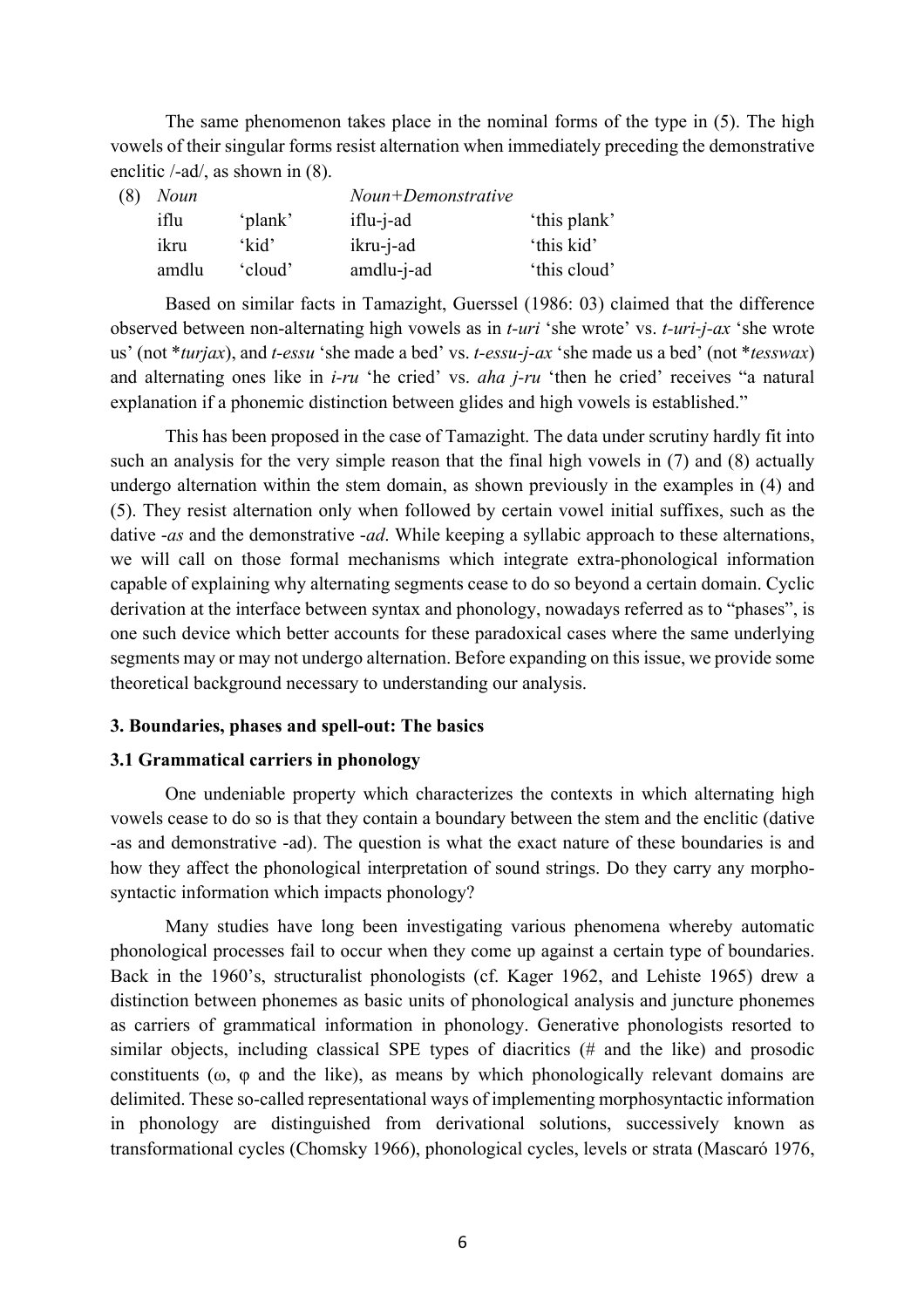Kiparsky 1982, 1985, Mohanan 1982, Bermúdez-Otero 2011), and phases (Chomsky 2001, 2008). The reader is referred to Scheer (2011) for a thorough review of the relevant literature.

## **3.2 Derivation by phase**

Derivation by phase allows for a model of grammar in which pre-specified chunks of syntactic structure are sent to the phonological and semantic components. According to Chomsky (2001, 2008), vP and CP correspond to phases, within which lexical material is inserted and constituents may move up to higher syntactic positions. Generalizing from vP, Marantz (2001, 2007) claims that any category-forming projection uniformly defines a phase within which the phonological and semantic properties of words are interpreted.

Relying on these proposals, many studies have addressed various non-automatic phonological processes that standard analyses fail to capture in a satisfactory manner. In her fundamental work, Marvin (2002) addressed among other phenomena the opacity characterizing schwa-insertion in words like *meter* [mi:tər], *metering* [mi:təriŋ], and *metric*  [mεtrik]. She argued that the adjectival suffix -*ic* which prevents schwa from appearing in *metric* is spelled out in the same phase as /metr/, as opposed to the gerund suffix -*ing* which is added later in the syntactic structure, once /metr/ is spelled out along with its schwa (see also Marvin 2013 for a phase-based account of stress assignment in English). The Phase Impenetrability Condition (Chomsky 2001) allows explaining why a previously spelled-out schwa resists deletion. Various phenomena in languages like German (Kratzer & Selkirk 2007), Basque (Samuels 2010), Ojbwe (Newell & Piggott 2014), Abruzzese (D'Alessandro & Scheer 2015), and Kiowa (Miller 2018), have since been analyzed in a comparable manner, despite differences in the versions of phase theory and the direct vs. indirect reference to morphosyntactic categories (cf. Scheer 2008, 2011). The common denominator of these studies is that morpho-syntactic chunks which correspond to phases locally determine the domain of application of certain phonological processes.

Unlike phonological cycles which may appear as *ad hoc* stipulations and which lack any external evidence, phases have independent morpho-syntactic motivation, outside the realm of phonology. Moreover, derivation by phase allows specific chunks to be spelled-out, thus leading to a grammar whose computation is much simpler in terms of memory load and processing.

In the following section, we return to glide-high vowel alternations. We argue that phasal spell-out better explains why high vowels fail to alternate with glides when followed by certain vowel-initial suffixes.

# **4. Phasal spell-out of the high vocoids I, U**

The crux of the matter lies, as we have seen in section 1.3, in the non-alternation of final high vowels with glides in verbs like *bri* 'crush' and *gru* 'pick up'. When adjacent to the vowelinitial dative enclitic /-as/, [i] and [u] should normally surface as glides, especially since they do so in the corresponding nominal forms *abraj* 'crushed seeds' and *agraw* 'assembly'. Instead, a glide [j] is inserted between the verb's final vowel and the enclitic in order to resolve hiatus, leading to *brijas* 'crush him/her' and *grujas* 'pick for him/her'. Similarly, the final high vowels of singular nouns like *iflu* 'plank' and *ikru* 'kid', which surface as glides in the corresponding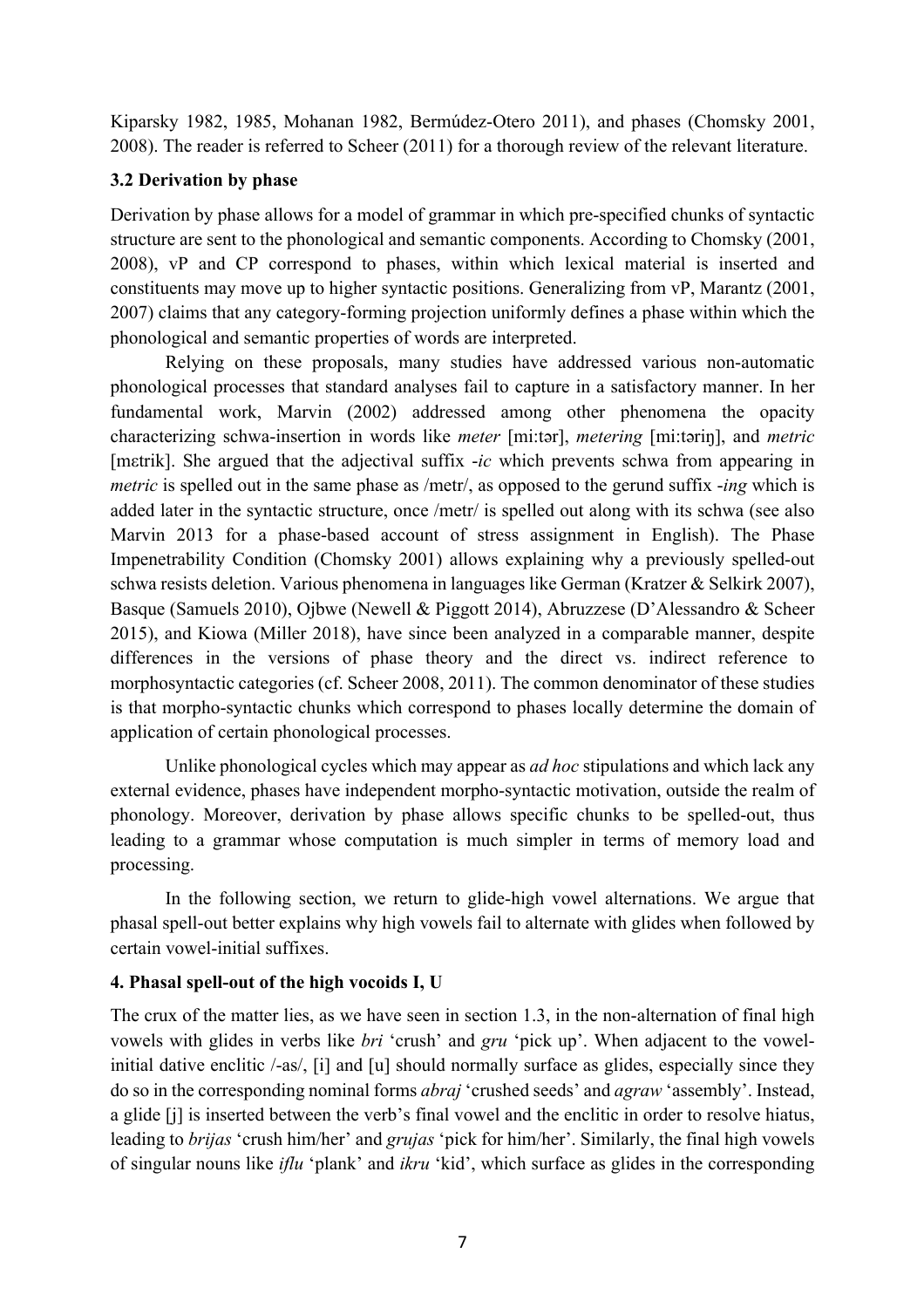plural forms *iflw-an* and *ikrw-an*, paradoxically remain unchanged when followed by the demonstrative suffix /-ad/.

The key to understanding these opaque cases lies in the syntactic structure of the dative and demonstrative forms. The failure of the high vowels to change into glides in the dative forms receives a natural explanation once we assume that the verbal projection (vP) constitutes a phase, within which the phonological and semantic features of the verb base are fully interpreted. More specifically, the high vocoids of verbs like *gru* and *bri* are spelled out inside the vP phase as vowels before the dative enclitic /-as/ is added. The phase domain within which these verbs are interpreted is rendered opaque to further operations, including the suffixation of the dative enclitic, whose initial vowel cannot recover the phonological identity of the verb's final segment, hence j-epenthesis. This is illustrated in the structures in (9a) and (9b), as opposed to the ones in (9c) and (9d) where the same vocoids undergo semi-vocalization in the corresponding nominal forms.



These structures are simplified for expository reasons. The reader is referred to Ouhalla (1988), Ouali (2011), Achab (2012), among others, for a thorough treatment of verb and clause structure in Amazigh. Of immediate concern is that the dative clitic is base-generated outside the vP domain, as the structures in (9a, b) illustrate (cf. Boukhris 1998, Ouali 2005, 2011, and Omari 2012 on this issue). Under the assumption that Phase Impenetrability condition holds in phonology, the phonological string spelled-out within the vP domain becomes inaccessible to subsequent operations, leading to a situation where the high vocoids I and U are realized as vowels before the dative clitic is added. The resulting hiatus is then resolved by means of jepenthesis. In other words, the rule regulating glide-high vowel alternations holds only within the same domain/phase: The high vocoids I and U surface as glides when adjacent to a vowel, as in the forms represented in (9c, d), and as vowels elsewhere.

The same reasoning holds for nouns like *iflu* 'plank' and *ikru* 'kid', previously introduced in (5) and (8): Their high vowel turns into a glide when followed by the plural suffix -*an*, while it remains unchanged when followed by the demonstrative clitic -*ad*. The reason, we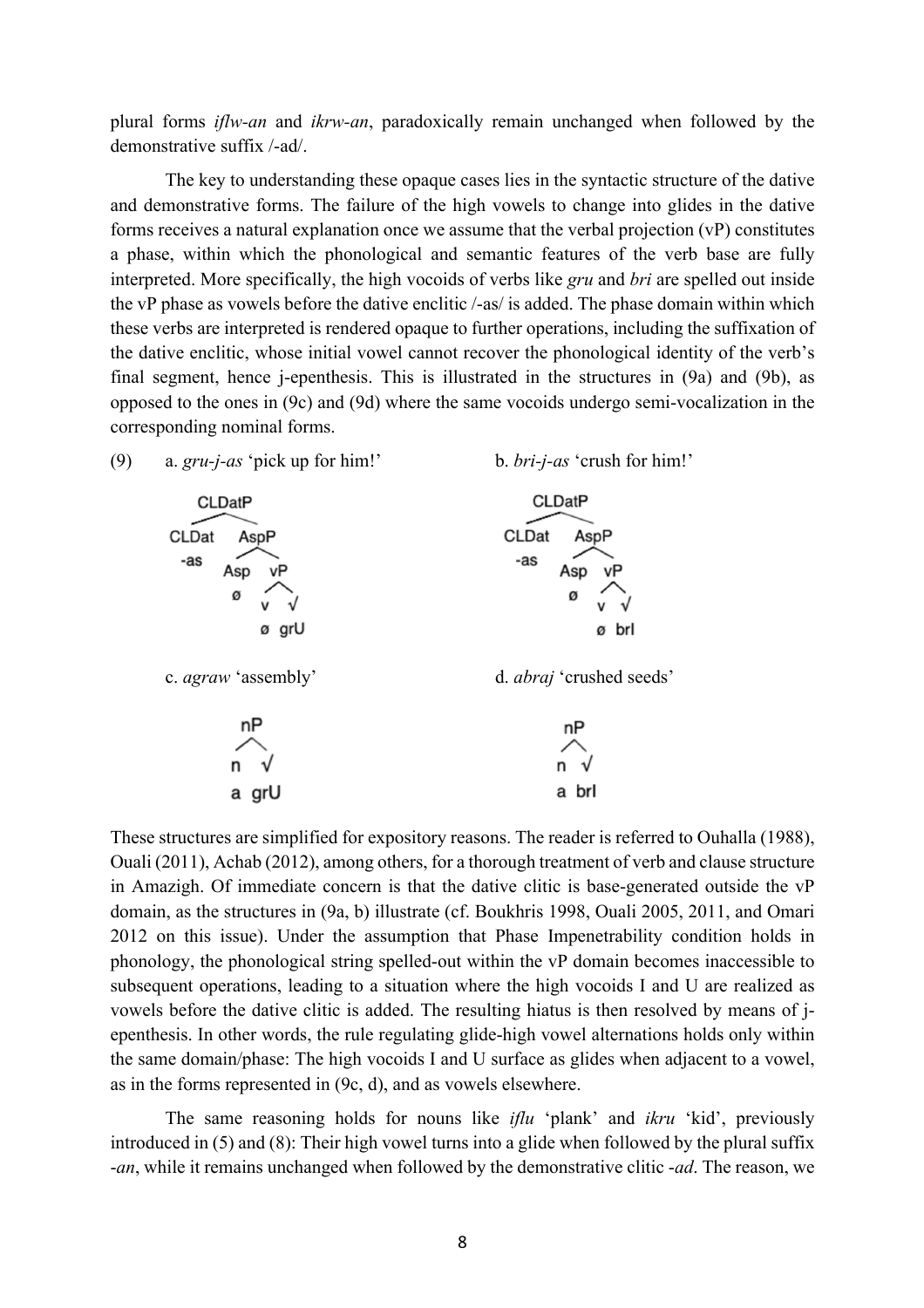argue, is that the high vocoid U is spelled-out along with the plural suffix within the same phase (nP). Conversely, the demonstrative marker is generated higher in the structure, once the high vocoid is spelled-out as a vowel. The representations in (10) illustrate both situations.



Two observations are in order. First, number and plurality are assumed to be realized as a feature under the head of noun phrase, as shown in (10a) (see Lowenstamm 2008, Acquaviva 2008, and Kramer 2012). Second, the demonstrative marker -*ad* heads its own projection below DP, as shown in (10b). The linear order (postposed to the noun) is derived through movement of N to the D position. The reader is referred to Belkadi (2017: 117) for further details and references, and to El Moujahid (1997: 223) for an alternative analysis according to which the demonstrative acts as a complement of N.

The crucial point about the above structures is that the high vocoid U surfaces as a glide in (10a) since it is spelled out along with the plural marker within the same phase nP. Conversely, it surfaces as a vowel in (10b) because it is spelled out before the vowel-initial suffix /-ad/ is added. The resulting hiatus is then resolved by means of j-epenthesis, exactly like in (9a) and (9b).

External evidence in favor of this analysis is drawn from emphasis spread. In the next section, we show that phasal spell-out better explains how the verbal and nominal bases containing an emphatic consonant are entirely pharyngealized, to the exclusion of any segmental material generated outside the domains of vP and nP.

#### **5. Emphasis spread in verbs and nouns: acoustic data**

Emphasis, also called dorsopharyngealization, refers to a secondary articulation whereby a specific set of Tashlhiyt consonants is produced with a backward movement of the tongue towards the posterior pharyngeal wall, while the anterior part of the tongue is lowered (Ridouane 2009). At the phonemic level, emphasis is a property of individual segments. Tashlhiyt includes the following set of emphatic consonants, all of which are coronal: /tˁ, tːˁ, dˁ, dːˁ, sˁ, sːˁ, zˁ, zːˁ, ʒˁ, ʒːˁ, rˁ, rːˁ, lˁ, lːˁ/ (Elmoujahid 1979, Elmedlaoui 1985, 1995, Boukous 1987, 1990, Lasri 1991, Dell and Elmedlaoui 2002).

At the surface level, dorsopharyngealization is a property that can be displayed by any segment; an instance of emphasis spread by which underlying pharyngealized coronals spread their secondary articulation on neighboring sounds. For instance, the form /mat<sup>c</sup>ila/ 'tomato' contains one underlying emphatic coronal /t<sup>o</sup>/, but all the segments contained in the word can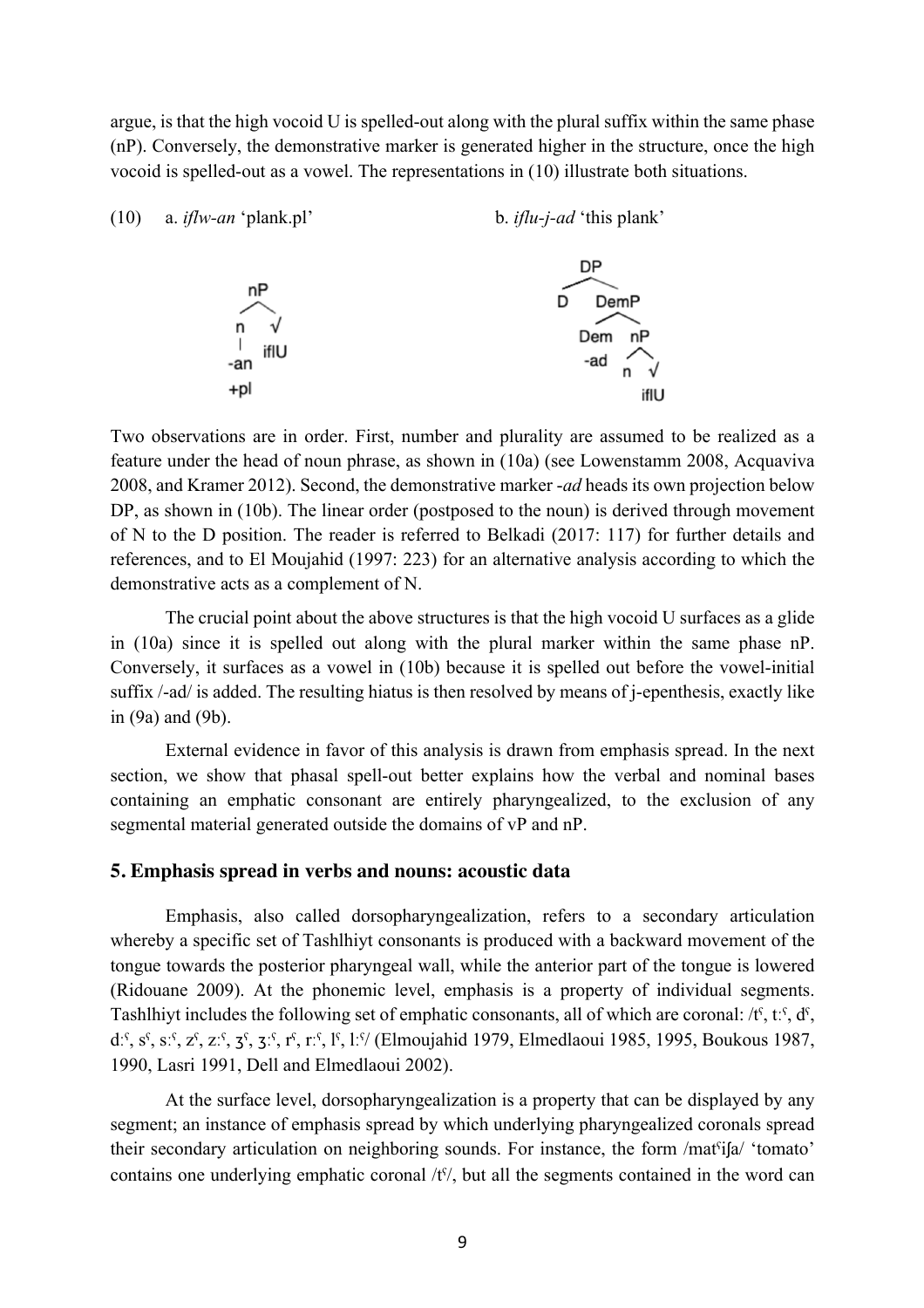be phonetically dorsopharyngealized [mˤaˤtˤiˤʃˤaˤ]. Pharyngealized words may be composed of emphatic coronals only (e.g. [s<sup>s</sup>r<sup>s</sup>d<sup>s</sup>] 'to file a complaint'). In such items there is no principled way of determining whether only one or more coronals are underlyingly dorsopharyngealized.

The exact delimitation of the propagation of dorsopharyngealization is not clearly established. The segments in a CV sequence must be both plain or both emphatic. This requirement must be satisfied regardless of the morpho-syntactic relationship between C and V (Dell & Elmedlaoui 2002). But it is generally considered that the domain of this propagation may be larger than the word (Elmedlaoui 1985, 1995, Boukous 1990, Lasri 1991). There are important acoustic differences between pharyngealized coronals and their plain counterparts, which induce highly salient auditory differences between items containing emphatic consonants and items containing plain ones. The most important and consistent difference is manifested by a lowering of F2 of the vowels contained in the emphatic items. This pattern has been extensively shown in different Arabic varieties, including Moroccan Arabic (Yeou 1997, Zeroual 2000, Lahrouchi & Ridouane 2016). The same pattern has been observed in Tashlhiyt. Ridouane (2003), based on vowel productions in the context of  $/t\hat{y}$  and its plain counterpart  $/t\hat{y}$ (e.g. [atˁa] vs. [ata]) by 5 Tashlhiyt speakers, showed that emphasis lowers F2 of the adjacent vowels in a systematic way. In this context the realization of the vowel /a/ is close to back [ɑ].

We conducted a pilot acoustic study in order to determine whether the vowel /a/ in the dative enclitic /-as/ and the demonstrative /-ad/ is affected by the presence of emphatic consonants within the same words. The acoustic data were recorded by two subjects producing 6 pairs of words contrasting emphatic to plain consonants in verbal and nominal forms. Each pair was repeated 3 times by each speaker. The data set is presented in (11) below. We measured F2 values at the midpoint of the vowel /a/ (bolded in the data below).

(11) List of items used in the acoustic experiment

| 'begin'           | $bd^{\rm s}u$ -j-as   | 'divide' |
|-------------------|-----------------------|----------|
| 'demolish'        | $nd^cu-j-as$          | 'jump'   |
| 'trap, intercept' | $mdsi-i-as$           | 'taste'  |
|                   |                       |          |
| 'sword'           | $ss^{cf}$ -ad         | 'summer' |
| 'bowls'           | ad <sup>s</sup> an-ad | 'nights' |
| 'mugwort'         | $izs rsi-j-ad$        | 'sight'  |
|                   |                       |          |

From our perspective, segmental material generated outside the domains of vP and nP will not be affected by emphasis spread. According to this view, the vowel /a/ in /-as/ and /-ad/ will have similar F2 values whether the base contains an emphatic consonant or not. That is, the vowel  $\alpha$  in the words /bdu-j-as/ and /bd<sup>s</sup>u-j-as/, for example, will display similar F2 values although the latter word has an emphatic consonant. This is exactly what the results of our study show. The vowel /a/ displays virtually identical F2 values in both the emphatic and non-emphatic contexts. This pattern is illustrated in Figure 1.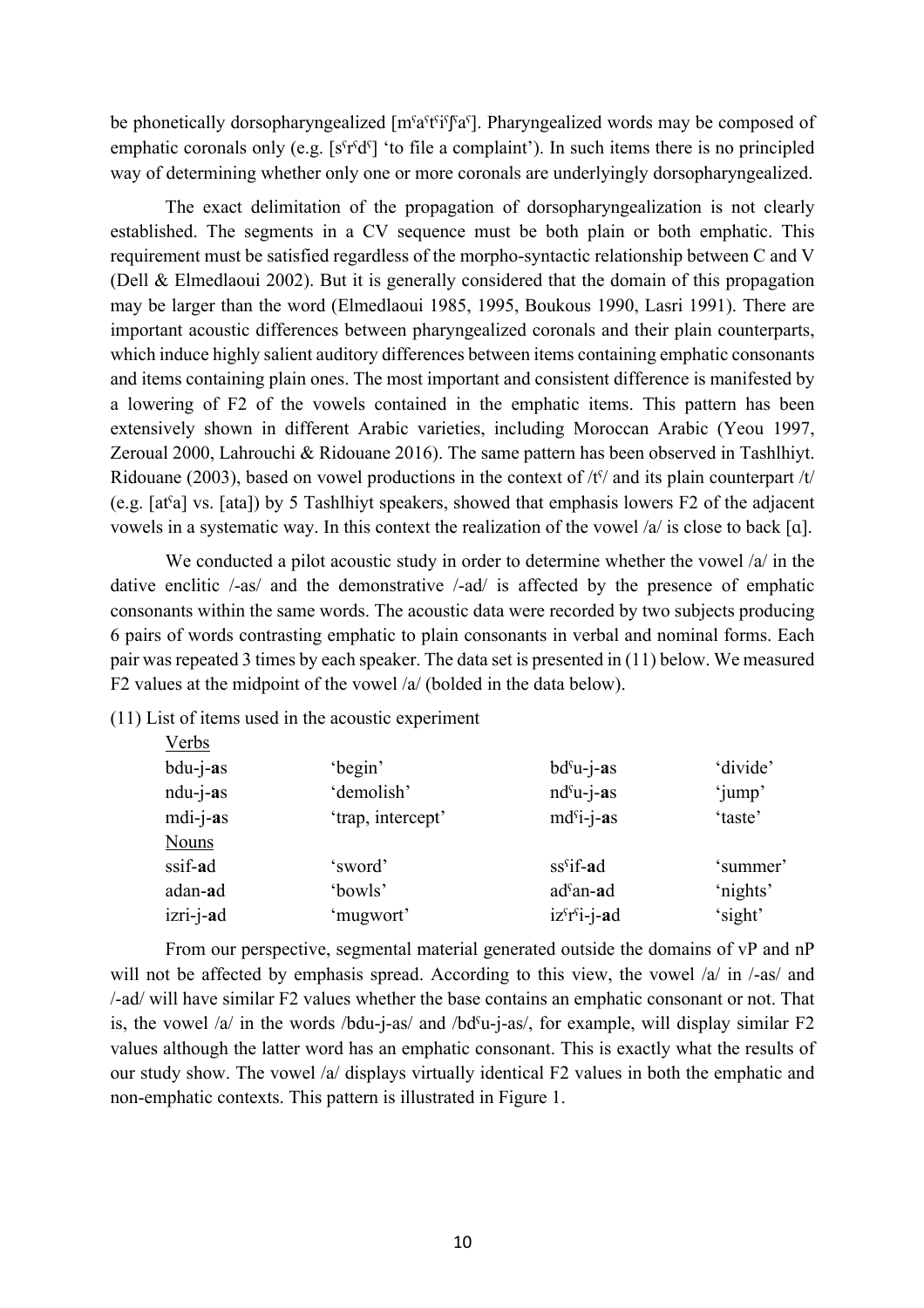

**Figure 1.** F2 values (Hz) of the vowel /a/ in emphatic and non-emphatic contexts for the two subjects S1 and S2.

The reason why the vowel of the dative and demonstrative suffixes resist emphasis is the same which, from our point of view, prevents the stem final vowel from surfacing as a glide, as previously discussed in section 4. In other words, vP and nP demarcate a phase, wherein emphasis spreads and glides alternate with the corresponding high vowels.

### **6. Conclusion**

In this study, we have accounted for glide-high vowel alternations in Amazigh at the interface between syntax and phonology. This phenomenon which has long resisted exclusively phonological analyses, has been argued to occur within specific syntactic domains, corresponding to phases (vP and nP) wherein I and U in words like *bri* 'scratch' and *iflu* 'plank' are spelled out as high vowels. Interestingly, these vowels remain unchanged when followed by vowel-initial suffixes generated outside the phasal domain, including the dative /-as/ and the demonstrative /-ad/. Emphasis spread was used as evidence in support of our analysis of glide-high vowel alternation. Based on acoustic data from two subjects, we showed that the dative and demonstrative suffixes, which are generated outside vP and nP domains, remain unaffected by emphasis spread, whether their base contains an emphatic consonant or not.

#### **References**

- Achab, Karim (2012). *Internal structure of verb meaning: A study of verbs in Tamazight (Berber).* Newcastle Upon Tyne, UK: Cambridge Scholars Publishing.
- Acquaviva, Paolo (2008). *Lexical plurals: A morphosemantic approach*. London: Oxford University Press.
- Appelgate, Joseph (1970). The Berber Languages. In Thomas A. Sebeok, Charles A. Ferguson, Carleton T. Hodge, Herbert H. Paper, John R. Krueger & Gene M. Schramm, *Current Trends in Linguistics* 6: *Linguistics in South West Asia and North Africa*, 586-661. The Hague: Mouton.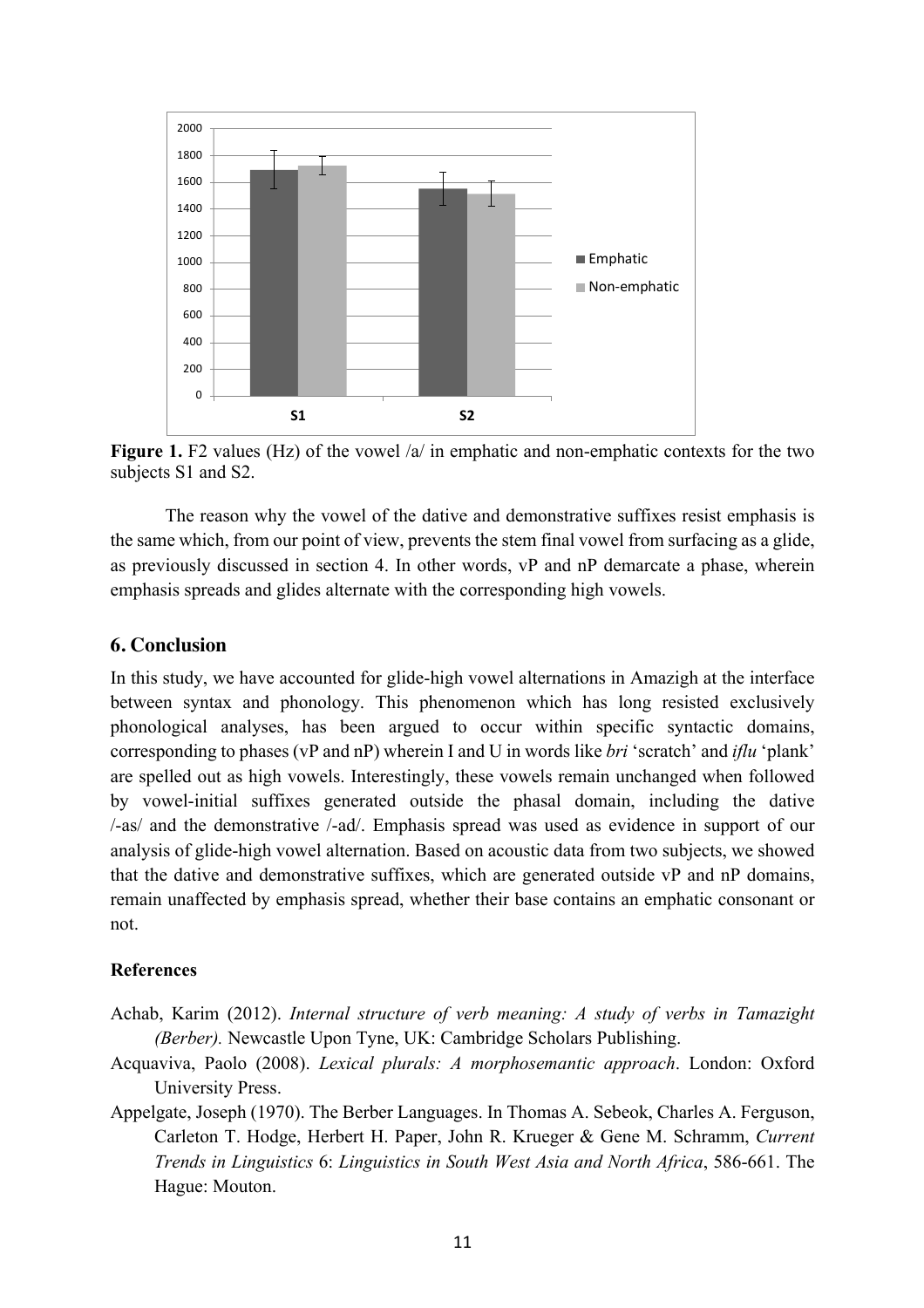- Basset, André (1952). La langue berbère. *Handbook of African Language 1*. London International African Institute: Oxford University Press.
- Belkadi, Aïcha (2017). *Pronominal and clitics systems in Taqbaylit Berber*. Ann Arbor, MIP: ProQuest LLC.
- Bensoukas, Karim (1994). *Tashlhit agentive nouns: An Optimality-Theoretic approach*. D.E.S Thesis, Mohammed V University, Faculty of Letters, Rabat.
- Bensoukas, Karim (2001). *Stem forms in non-templatic morphology of Berber*. Doctorat d'Etat Thesis, Mohammed V University, Rabat.
- Bermúdez-Otero, Ricardo (2011). Cyclicity. In Marc van Oostendorp, Colin Ewen, Elizabeth Hume & Keren Rice (eds), *The Blackwell Companion to Phonology*, 2019–2048. Malden, MA: Wiley-Blackwell.
- Blevins, Juliette (1995). The syllable in phonological theory. In John Goldsmith (ed.), *The Handbook of Phonological Theory*, 206-244. Cambridge, MA, Oxford: Blackwell.
- Bosch, Anna (2011). Syllable-internal structure. In Marc van Oostendorp, Colin Ewen, Elizabeth Hume & Keren Rice (eds), *The Blackwell Companion to Phonology*, Volume II, 781-798. Malden, MA: Wiley-Blackwell.
- Boukhris, Fatima, Boumalk, Abdallah, El Moujahid, El Houssaïn & Hamid Souifi (2008). *La nouvelle grammaire de l'amazighe*. Rabat: Publications de l'Institut Royal de la Culture Amazighe.
- Boukous, Ahmed (1979). La formation du glide en Tamazight (dialecte tachelhit). *Traces*: 3- 51.
- Boukous, Ahmed (1987). *Phonotactique et domaines prosodiques en berbère*. PhD dissertation, University Paris 8.
- Boukous, Ahmed (1990). Pharyngalisation et domaines prosodiques en berbère. *Langue et Littérature,* 153-176. Rabat: Publications de la Faculté des Lettres.
- Boukous, Ahmed (2009). *Phonologie de l'amazighe*. Rabat: Publications de l'IRCAM.
- Chomsky, Noam (2001). Derivation by phase. In Michael Kenstowicz (ed.), *Ken Hale: A Life in Language*, 1-52. Cambridge, Mass.: MIT Press.
- Chomsky, Noam (2008). On phases. *Current Studies in Linguistics Series* 45: 133.
- Chomsky, Noam & Morris Halle (1968). *The sound pattern of English*. New York: Harper & Row Publishers.
- Clements, George & Jay Keyser (1983). *CV Phonology: A generative theory of the syllable*. MIT Press, Cambridge, MA.
- Coleman, John (1996). Declarative syllabification in Tashlhiyt Berber. In Jacques Durand & Bernard Laks (eds), *Current Trends in Phonology: Models and Methods*. Vol. 1, 177- 218. Salford: European Studies Research Institute, University of Salford.
- Coleman, John (2001). The phonetics and phonology of Tashlhiyt Berber syllabic consonants. *Transactions of the Philological Society* 99**:** 29-64.
- D'Alessandro, Roberta & Tobias Scheer (2015). Modular PIC. *Linguistic Inquiry* 46(4): 593- 624.
- Dell, François & Mohamed Elmedlaoui (1985). Syllabic Consonants and Syllabification in Imdlawn Tashlhiyt Berber. *Journal of African Languages and Linguistics* 7. 105-130.
- Dell, François & Mohamed Elmedlaoui (2002). *Syllables in Tashlhiyt Berber and in Moroccan Arabic*. Dordrecht: Kluwer.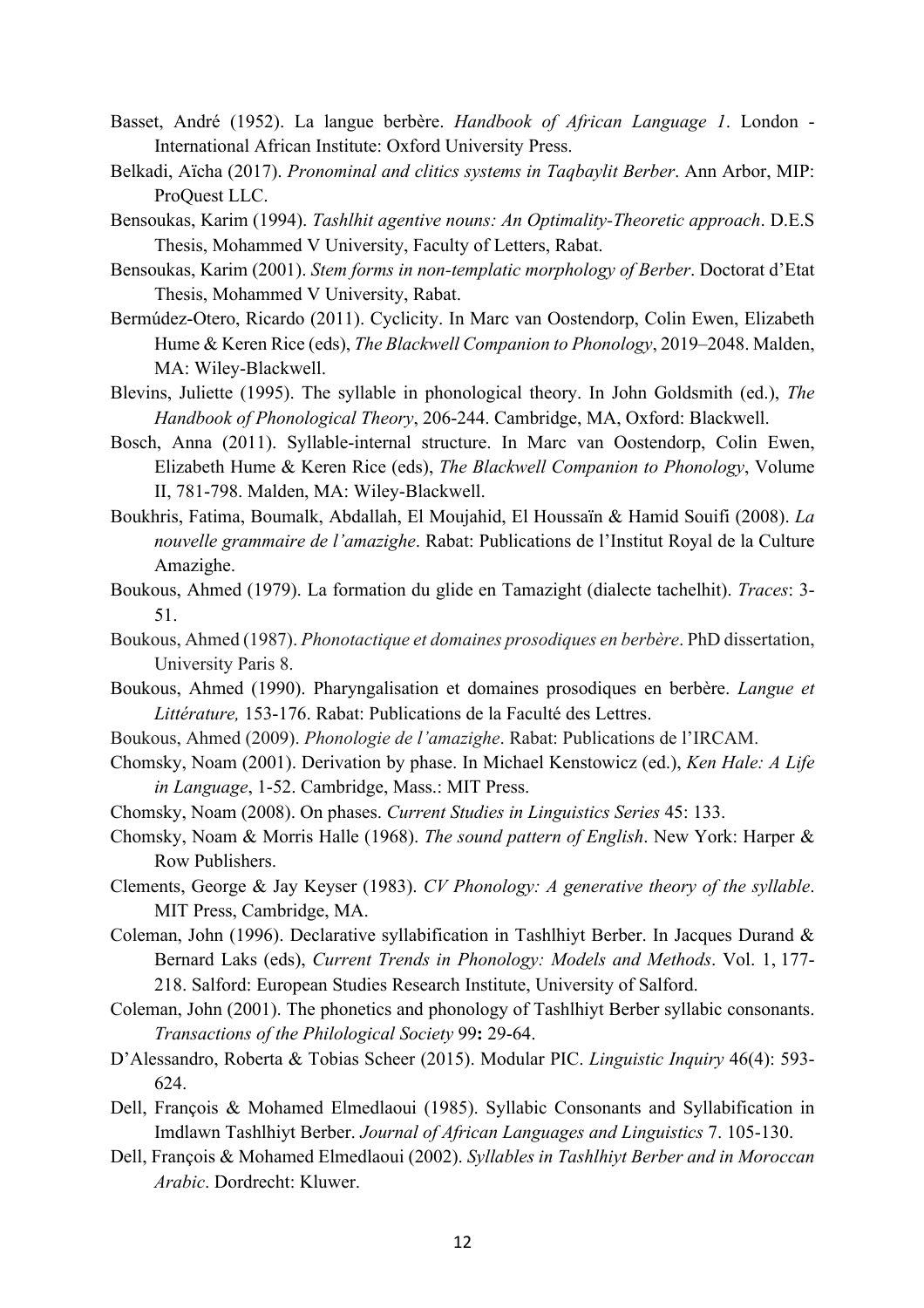- Dell, François and Mohamed Elmedlaoui ( 2002). *Syllables in Tashlhiyt Berber and in Moroccan Arabic*. Dordrecht: Kluwer.
- Destaing, Edmond. 1920. *Etude sur le dialecte berbère des Ait Seghrouchen*. Paris: Editions Ernest Leroux.
- El Moujahid, El Houssain (1979). Présentation des phonèmes de la langue tamazight, la tachelhiyt d'Igherm Souss. *Traces* 2, 52-78.
- El Moujahid, El-Houssaïn (1997). *Grammaire générative du berbère, morphologie et syntaxe du nom en tachelhit*. Rabat: Publications de la faculté des lettres et des sciences humaines.
- Elmedlaoui, Mohamed (1985). *Le parler berbère chleuh d'Imdlawn Maroc: Segments et syllabation*. Thèse de Doctorat, Université Paris 8.
- Elmedlaoui, Mohamed (1995). *Aspects des représentations phonologiques dans certaines langues chamito-sémitiques*. Rabat: Université Mohammed V, Publications de la Faculté des Lettres et des Sciences Humaines.
- Goldsmith, John (2011). Syllables. In John Goldsmith, Jason Riggle & Alan Yu (Eds.), *The Handbook of Phonological Theory*, Second Edition, 162-196. Cambridge, MA, Oxford: Wiley-Blackwell.
- Guerssel, Mohamed (1986). Glides in Berber and syllabicity. *Linguistic Inquiry* 17(1): 1-12.
- Iazzi, El Mehdi (2018). *Norme et variations en amazighe marocain (aspects morphophonologiques)*. Doctorat d'Etat Thesis, Ibn Zohr University, Agadir.
- Kaye, Jonathan & Jean Lowenstamm (1984). De la syllabicité. In François Dell, Daniel Hirst, Jean-Roger Vergnaud (eds), *Forme Sonore du Langage: Structure des Représentations en Phonologie*, 123-159. Paris: Hermann.
- Kiparsky, Paul (1976). Abstractness, Opacity, and Global Rules. In. Andreas Koutsoudas (ed.), *The Application and Ordering of Grammatical Rules*. The Hague: Mouton.
- Kiparsky, Paul (1982). From cyclic to lexical phonology. In Harry van der Hulst & Norval Smith (eds), *The structure of phonological representations, vol. I,* 131–175. Dordrecht: Foris.
- Kossmann Maarten & Harry Stroomer (1997). Berber Phonology. In Alan S. Kaye (ed.), *Phonologies of Asia and Africa 2*, 461-475. Winona Lake: Eisenbrauns.
- Kramer, Ruth (2012). A split analysis of plurality: Evidence from Amharic. In Nathan Arnett & Ryan Bennett (eds), *The proceedings of WCCFL 30,* 226–236. Somerville: Cascadilla.
- Kratzer, Angelika & Elisabeth Selkirk (2007). Phase theory and prosodic spellout: The case of verbs. *The Linguistic Review* 24: 2-3, 93–135.
- Lahrouchi, Mohamed (2001). *Aspects morpho-phonologiques de la dérivation verbale en berbère tachelhit*. Thèse de Doctorat, Université Paris 7.
- Lahrouchi, Mohamed (2010). On the internal structure of Tashlhiyt Berber triconsonantal roots. *Linguistic Inquiry* 41(2): 255-285.
- Lahrouchi, Mohamed (2013). A propos de I et de U en berbère : de la phonologie, de la morphologie et des phases. In Ali Tifrit (ed.), *Phonologie, Morphologie et Syntaxe*, 21- 30. Rennes: Presses Universitaires de Rennes.
- Lahrouchi, Mohamed & Rachid Ridouane (2016). On diminutives and plurals in Moroccan Arabic. *Morphology* 26(3): 453-475.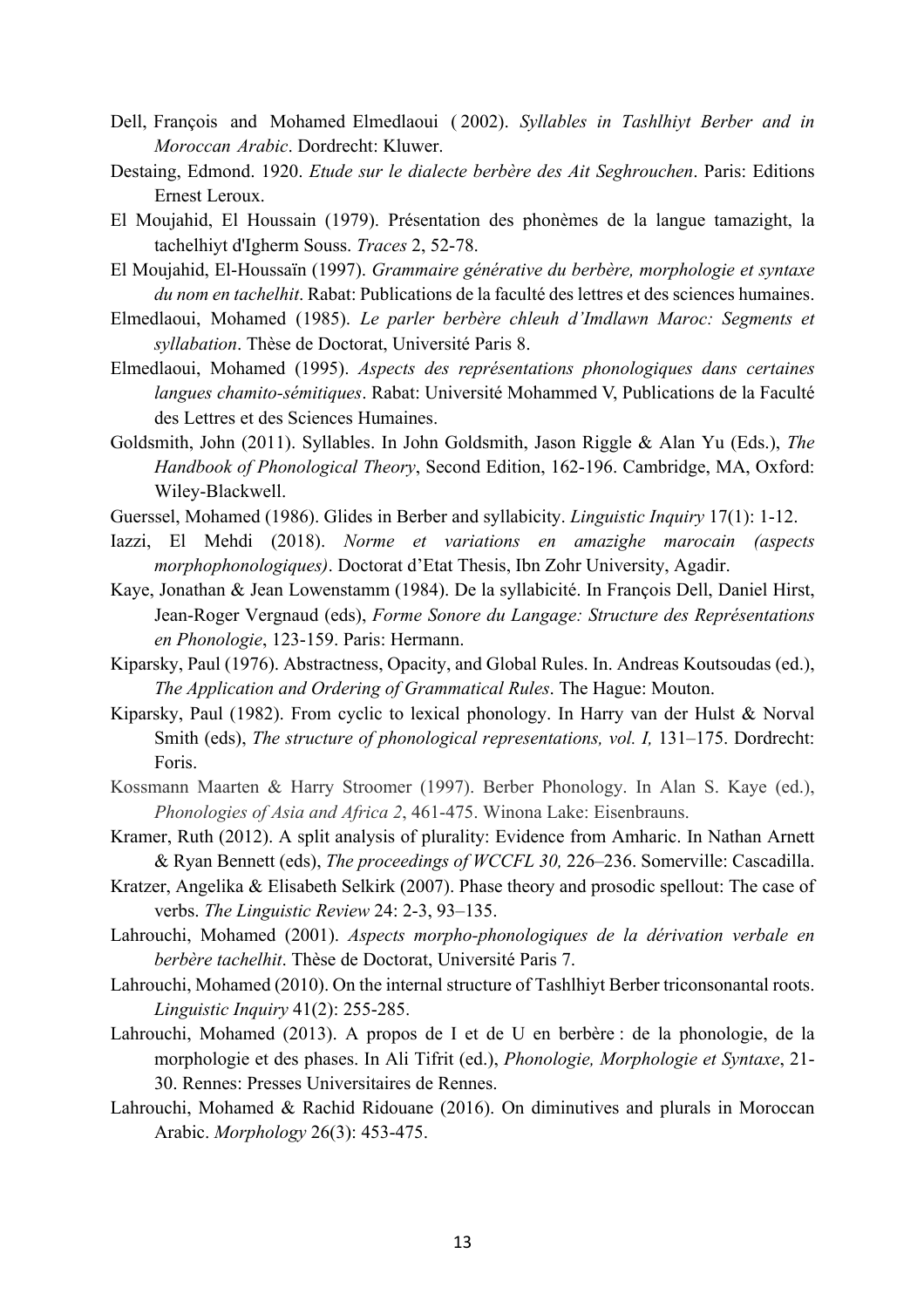- Lahrouchi, Mohamed (2018). Syllable structure and vowel-zero alternations in Moroccan Arabic and Berber. In Augustine Agwuele & Adams Bodomo (eds), *The Routledge Handbook of African Linguistics*, 168-180. Oxon, UK: Routledge.
- Lahrouchi, Mohamed & Philippe Ségéral (2010). Peripheral vowels in Tashlhiyt Berber are phonologically long: Evidence from Tagnawt. *Brill's Annual of Afroasiatic Languages and Linguistics* 2: 202-212.
- Lahrouchi, Mohamed & Sophie Kern (2018). From babbling to first words in Tashlhiyt language acquisition: a longitudinal two-case study. *Canadian Journal of Linguistics* 63(4): 493-526.
- Lasri, Ahmed (1991). *Aspects de la phonologie non-linéaire du parler berbère chleuh de Tidli*. Thèse de Doctorat, Université Paris III.
- Lehiste, Ilse (1965). Juncture. In Eberhard Zwirner & Wolfgang Bethge (ed.), *Proceedings of the fifth international congress of phonetic sciences*, 172–200. Basel, Switzerland: Karger.
- Levi, Susannah (2011). Glides. In Marc van Oostendorp, Colin Ewen, Elizabeth Hume & Keren Rice (eds), *The Blackwell Companion to Phonology*, Volume I, 341-366. Malden, MA: Wiley-Blackwell.
- Levin, Juliette (1985). *A Metrical Theory of Syllabicity*. Doctoral dissertation, MIT.
- Lowenstamm, Jean (2008). On little n,  $\sqrt{2}$ , and types of nouns. In. Jutta Hartmann, Veronika Hegedüs & Henk van Riemsdijk (eds), *Sounds of Silence: Empty Elements in Syntax and Phonology*, 105-144. Oxford-Amsterdam: Elsevier.
- Marantz, Alec (2001). *Words*. Ms, MIT.
- Marantz, Alec (2007). Phases and words. In *Phases in the Theory of Grammar*, Sook-Hee Choe (ed.), 191-222. Seoul: Dong In.
- Marvin, Tatiana (2002). *Topics in the stress and syntax of words*. PhD dissertation, MIT.
- Mascaró, Juan (1976). *Catalan phonology and the phonological cycle.* Cambridge: MIT dissertation.
- Miller, Taylor (2018). *Polysynthesis at the Phonology-Syntax Interface: A Case Study of Kiowa and Saulteaux Ojibwe*. PhD dissertation, University of Delaware.
- Mohanan, Puthanveettil, K. (1982). *Lexical phonology*. MIT dissertation, Cambridge.
- Newell, Heather & Glyne Piggott (2014). Interactions at the syntax-phonology interface: Evidence from Ojibwe. *Lingua* 150: 332-362.
- Omari, Naïma (2012). Clitic placement in Amazigh. *Asinag* 7: 185-200.
- Ouali, Hamid (2005). Verb Movement and Object Pronominal Clitic Distribution in Berber. Ms, The University of Michigan.
- Ouali, Hamid (2011). *Agreement, pronominal clitics and negation in Tamazight Berber*. London / New York: Continuum International Publishing Group.
- Ouhalla, Jamal (1988). *The syntax of head movement: A study of Berber*. PhD dissertation, University College London.
- Padgett, Jay (2008). Glides, vowels and features. *Lingua* 118: 1937-1955.
- Pater, Joe (2010). Morpheme-Specific Phonology: Constraint Indexation and Inconsistency Resolution. In Steve Parker (ed.), *Phonological Argumentation: Essays on Evidence and Motivation*, 123-154. Equinox.